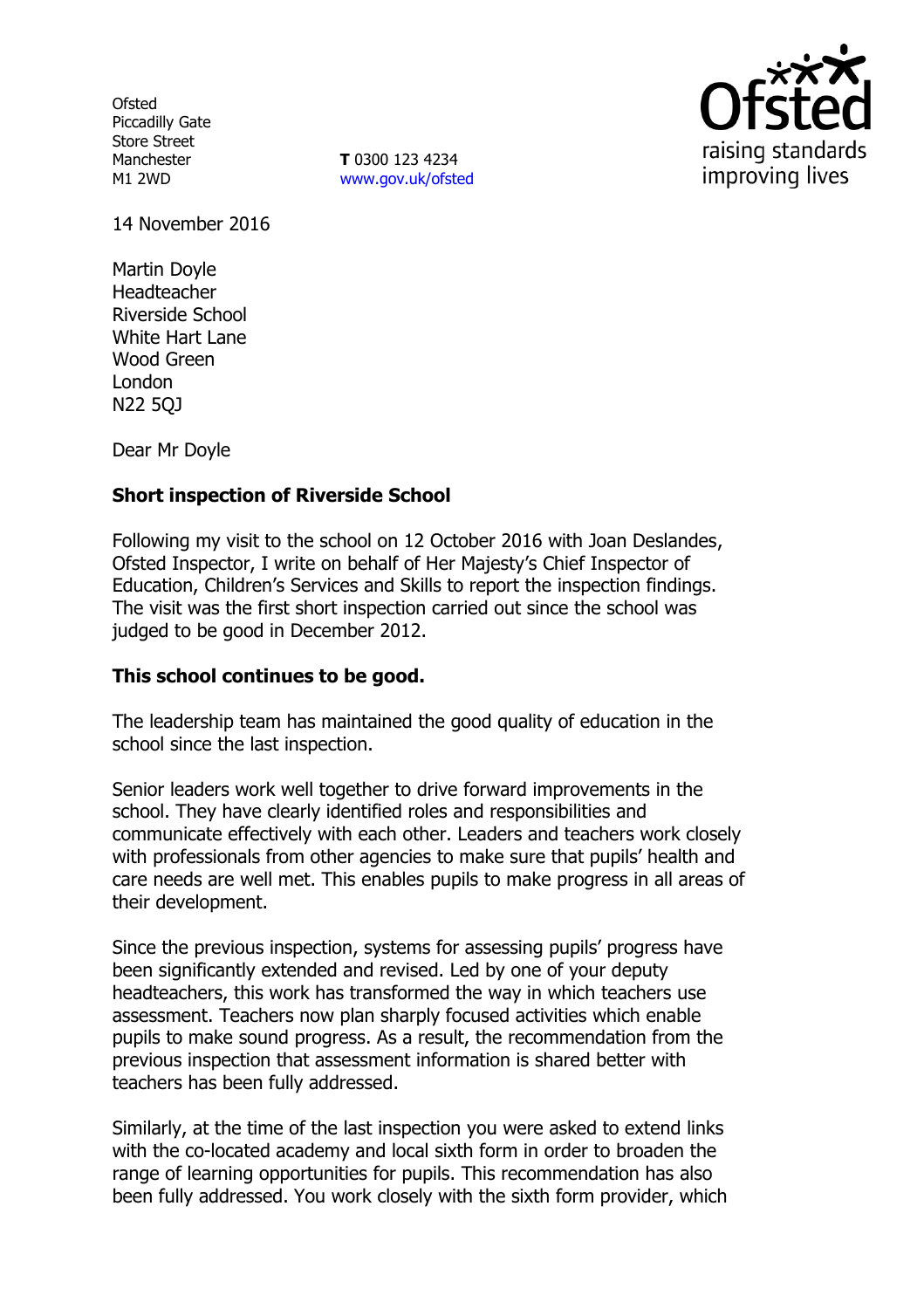

most of your pupils move on to after school. You are considering ways in which this work could be extended further to ensure that there is a local educational offer for young people up to the age of 25. Pupils from Riverside access the co-located academy as appropriate to their abilities and needs. Some classes are twinned with a class in the mainstream academy for projects. In addition, all Year 11 pupils are engaged in weekly work experience placements tailored to their individual interests, preferences and abilities.

Leaders and governors carefully monitor the school's performance. They identified that the responsibilities of middle leaders were not structured as effectively as they would like and implemented a change in September 2016. This exemplifies senior leaders' commitment to continual improvement.

Teachers and other staff members know pupils well and quickly recognise small changes in their behaviour or mood. They know what each pupil's preferences are and meet their needs quickly. Adults use a range of strategies and resources to communicate with pupils, including objects, signing, electronic devices, symbols and text. The implementation of these strategies, however, is sometimes variable.

# **Safeguarding is effective.**

The leadership team has ensured that all safeguarding arrangements are fit for purpose and records are detailed and of a high quality.

Multi-agency meetings are held fortnightly in which professionals from health and social care agencies meet with school leaders to discuss any ongoing cases or emerging concerns. As a result, all professionals working with families are kept well informed and can pass on relevant information. Safeguarding issues are discussed at the start of every staff meeting, ensuring that these issues remain at the forefront of the school's work.

Members of staff and governors attend regular training in relation to safeguarding and leaders have ensured that all adults in school have up-todate knowledge about current issues such as female genital mutilation and the government's 'Prevent' duty.

Pupils are taught how to keep themselves safe at a level they can understand. This includes lessons on e-safety and the development of routines such as wearing protective helmets when cycling.

## **Inspection findings**

■ The restructured middle leadership team are enthusiastic and experienced. They are excited about their new positions and have grasped the opportunity to take a more significant leadership role with relish. You have encouraged them to develop their own ideas. Already,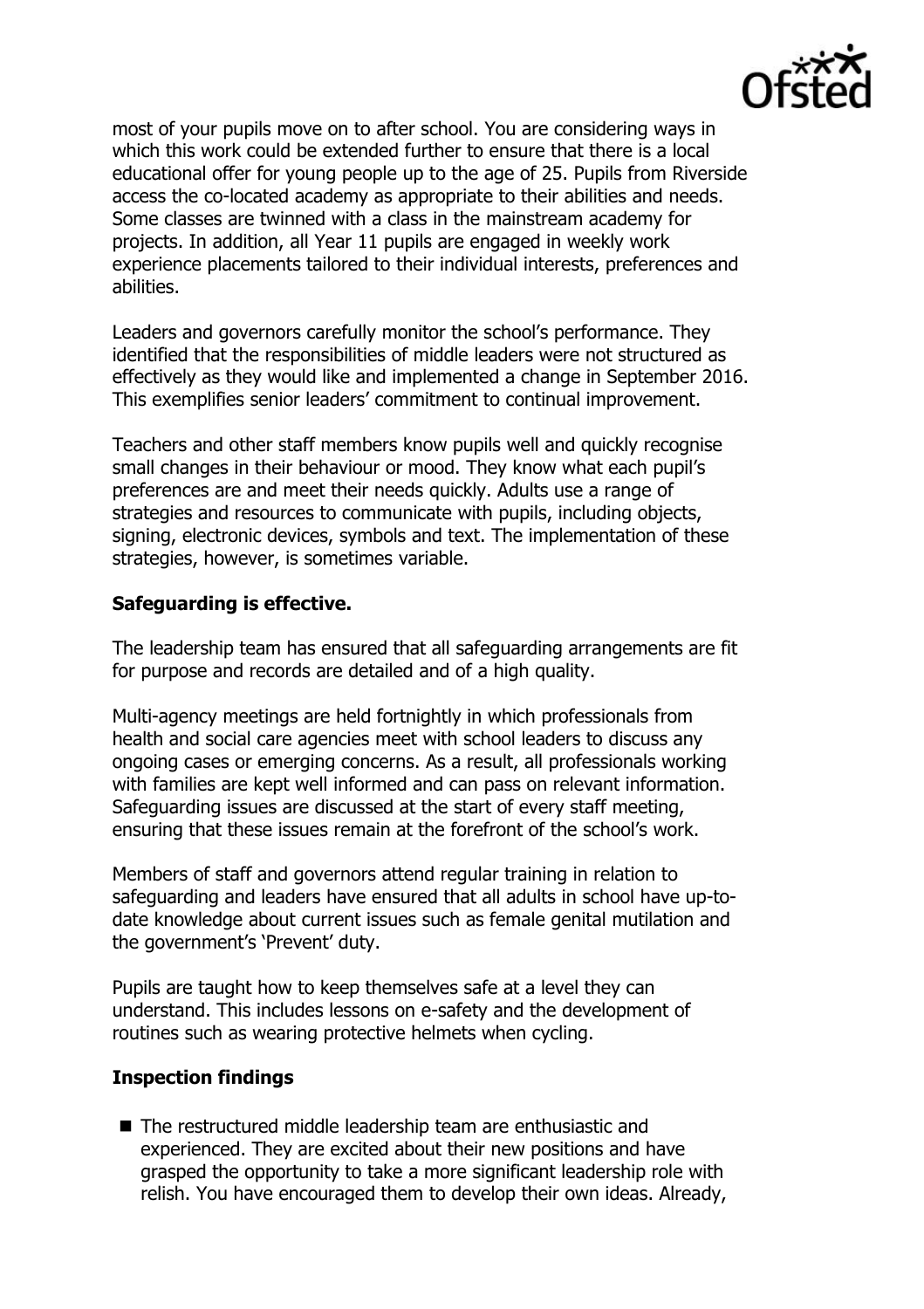

they have established a strong team ethic within their departments. They can identify an increased focus on learning in some activities. For example, a sharp focus on developing the ability of a particular group of pupils to prepare and cook their own food during a residential visit. The middle leadership roles are newly established, however, and it is not possible to judge the full impact of these changes.

- Leaders have introduced comprehensive systems for assessing exactly what pupils can do and what they need to learn next in a range of different subject areas. The assessments that teachers make are checked to ensure that they are correct. Consequently, senior leaders and governors can be sure that the information they receive is accurate.
- Leaders and governors have refined the way that assessment information is presented this year to make sure that comparison is made between groups of pupils and others with similar ages and starting points. This has been a brave decision. It provides more sharply focused information which supports leaders as they improve the school further. The information shows that in 2016 very few pupils made weak progress in any aspect of the curriculum. Most pupils made good progress, and some did even better. Pupils identified as having moderate learning difficulties were more likely to make rapid gains, showing that these most-able pupils in the school are well catered for.
- Leaders carefully analyse the performance of groups of pupils such as those from different cultural backgrounds and those who are eligible for pupil premium funding. Their analysis is correct in identifying that there are no significant differences in the performance of these groups.
- Leaders work effectively with families to make sure that pupils attend school as often as they can. Any absence from school is followed up swiftly. Strategies that are tailored to families' particular circumstances are put in place to support them. For example, pupils with complex health needs who may need to sleep following seizures are able to arrive later in school when necessary, rather than taking a day's absence. On the other hand, leaders send text messages to parents whose children travel independently but are regularly late to make sure that parents know exactly what time their child arrives in school. In 2016, there was no significant difference in the attendance of different groups of pupils, including those eligible for support from the pupil premium funding and those who are not.
- Teachers and other adults use a range of effective strategies to develop pupils' reading and pre-reading skills. These include the use of visual symbols and objects of reference. Pupils learn to recognise what these familiar items or symbols represent, before moving on to decode text.
- **Pupils are taught to communicate effectively with adults and each other** using a range of systems and resources. These include the use of technology, signing, symbol exchange and verbal language. However, at times adults do not apply these systems consistently. This reduces pupils' ability to make their needs known or to understand what is required of them.